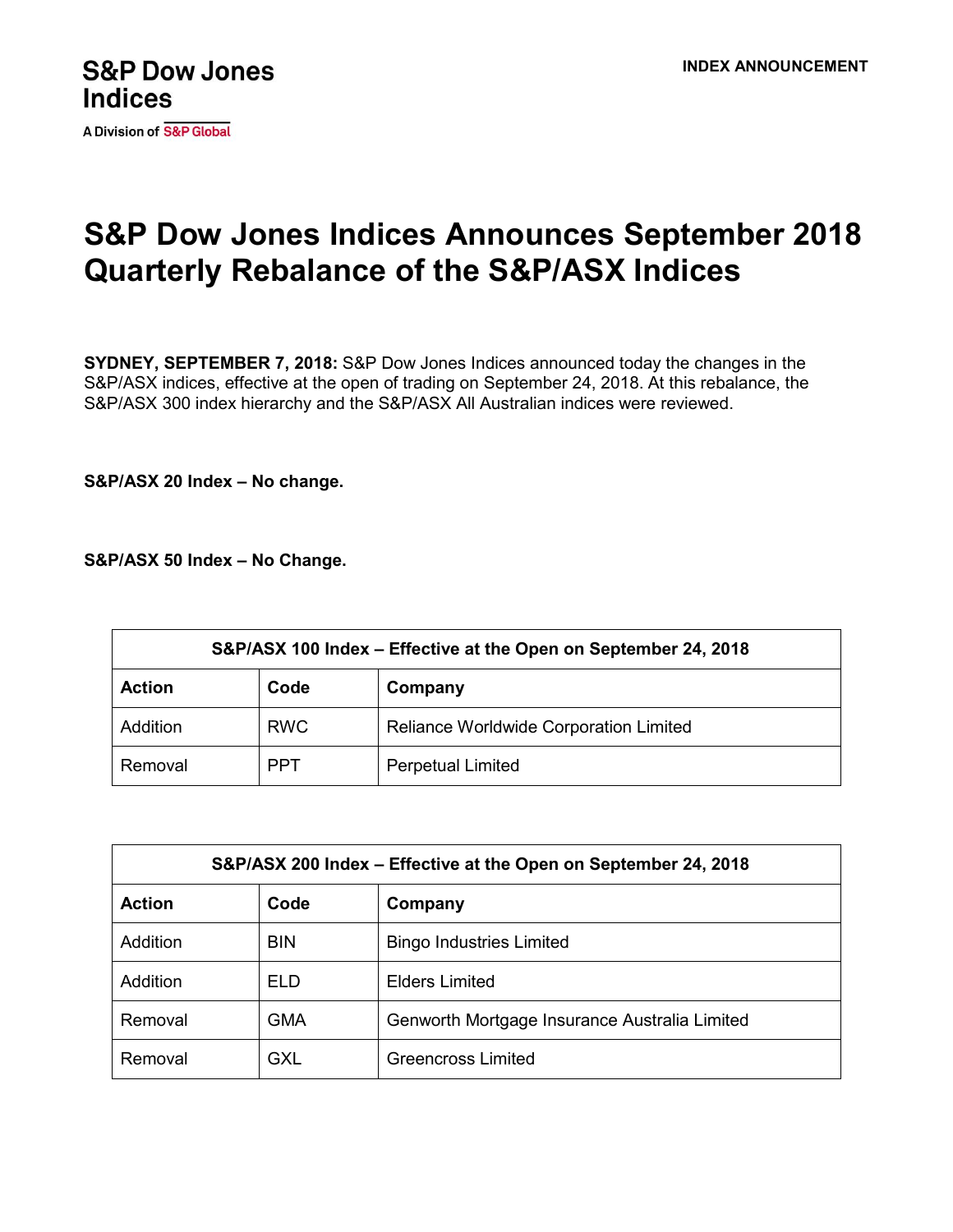| S&P/ASX 300 Index - Effective at the Open on September 24, 2018 |                 |                                              |  |  |
|-----------------------------------------------------------------|-----------------|----------------------------------------------|--|--|
| <b>Action</b>                                                   | Code            | Company                                      |  |  |
| Addition                                                        | AMI             | <b>Aurelia Metals Limited</b>                |  |  |
| Addition                                                        | <b>CUV</b>      | <b>Clinuvel Pharmaceuticals Limited</b>      |  |  |
| Addition                                                        | <b>IGL</b>      | Ive Group Limited                            |  |  |
| Addition                                                        | <b>JMS</b>      | <b>Jupiter Mines Limited</b>                 |  |  |
| Addition                                                        | <b>KGN</b>      | Kogan.Com Ltd                                |  |  |
| Addition                                                        | <b>MNY</b>      | Money3 Corporation Limited                   |  |  |
| Addition                                                        | MP <sub>1</sub> | <b>Megaport Limited</b>                      |  |  |
| Addition                                                        | <b>NEA</b>      | Nearmap Ltd                                  |  |  |
| Addition                                                        | <b>OMH</b>      | <b>OM Holdings Limited</b>                   |  |  |
| Addition                                                        | PNI             | Pinnacle Investment Management Group Limited |  |  |
| Addition                                                        | <b>PNV</b>      | Polynovo Limited                             |  |  |
| Addition                                                        | <b>PPS</b>      | <b>Praemium Limited</b>                      |  |  |
| Addition                                                        | <b>SEA</b>      | Sundance Energy Australia Limited            |  |  |
| Addition                                                        | <b>WGN</b>      | <b>Wagners Holding Company Limited</b>       |  |  |
| Removal                                                         | AGI             | Ainsworth Game Technology Limited            |  |  |
| Removal                                                         | <b>BDR</b>      | <b>Beadell Resources Limited</b>             |  |  |
| Removal                                                         | <b>IPD</b>      | ImpediMed Limited                            |  |  |
| Removal                                                         | <b>ISD</b>      | Isentia Group Limited                        |  |  |
| Removal                                                         | <b>ISU</b>      | iSelect Limited                              |  |  |
| Removal                                                         | <b>MNS</b>      | <b>Magnis Resources Limited</b>              |  |  |
| Removal                                                         | <b>MOC</b>      | Mortgage Choice Limited                      |  |  |
| Removal                                                         | <b>RFG</b>      | Retail Food Group Limited                    |  |  |
| Removal                                                         | <b>SKT</b>      | <b>Sky Network Television Limited</b>        |  |  |